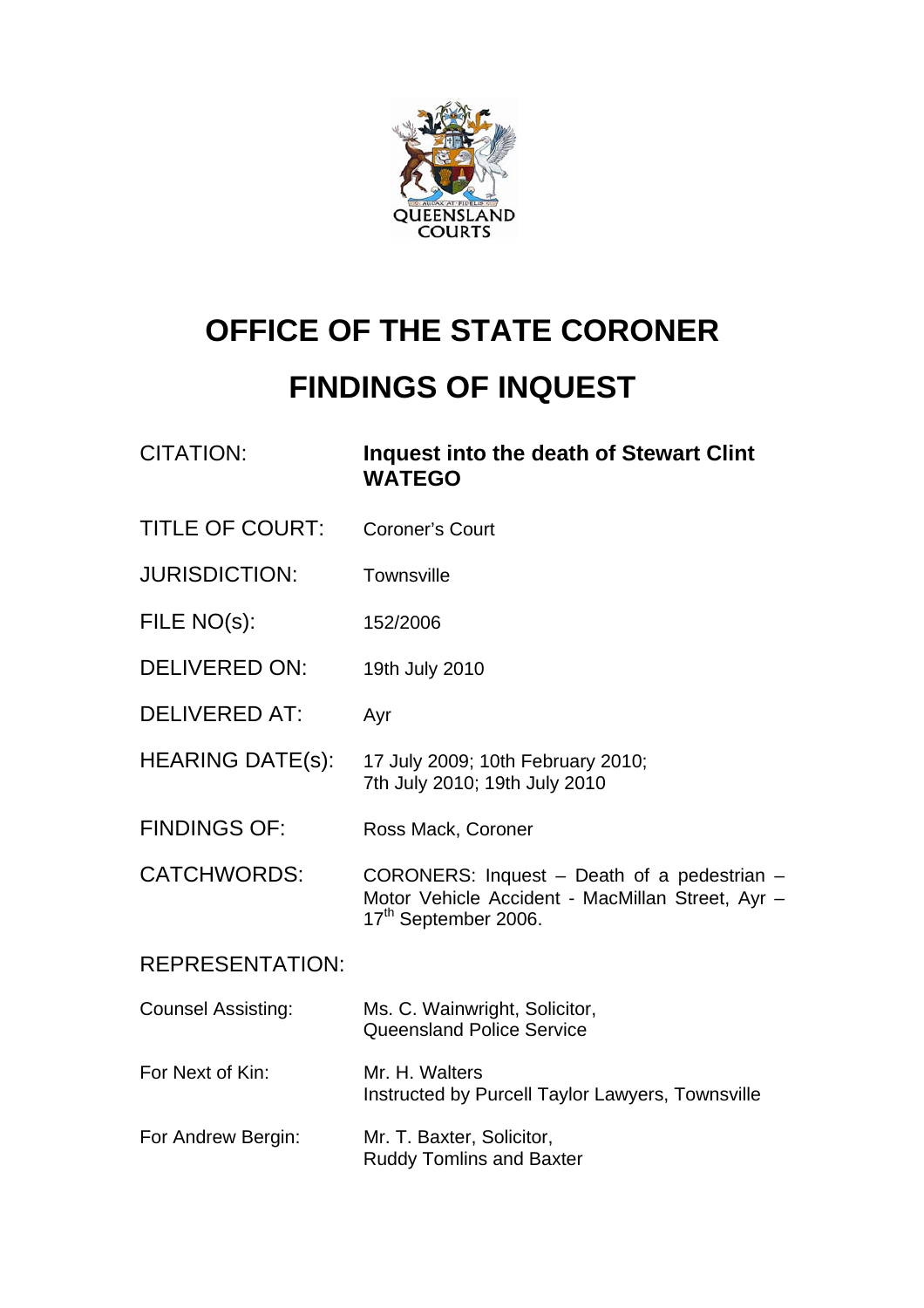- $[1]$  On the 17<sup>th</sup> of September 2006 Stewart Clint Watego was struck by a vehicle being driven by Mr. Andrew Bergin. Mr. Watego died as a result of the injuries he sustained in that accident.
- [2] On the evening and night of the  $16<sup>th</sup>$  September 2006 Mr. Watego had been to at least two hotels in Ayr. His sister Kathleen Watego had dropped him off at the bus stop behind the Queens Hotel at about 7:00 pm. He later met up with friends, including Mr. Garth Taiters at the Kalamia Hotel. Mr. Taiters indicates that together they went to the Commercial Tavern in Queen Street, Ayr where they watched a football match.
- [3] After the football match had finished, Mr. Watego left and walked along Queen Street, Ayr toward the Queens Hotel. When he got to the Queens Hotel he saw his uncle, Mr. Joseph Hennaway. Mr. Hennaway and Mr. Watego had a conversation at about 10:45pm and together with another friend Mr. Cole they walked along Queen Street in the direction of the town clock which is in Queen Street, west of the Queens Hotel.
- [4] While they were walking along Queen Street the group came across another group of people heading in the opposite direction. Mr. Watego decided to join that group and he and the new group headed back in the direction from which he had come. Mr. Hennaway says that they parted company at about 11:15pm and that was the last he saw of Mr. Watego. Mr. Hennaway was quite clear that when he left Mr. Watego he gained the impression that although he, Mr. Watego, had been drinking, he was not grossly affected by liquor.
- [5] Notwithstanding Mr. Hennaway's observations, it is clear that during the course of the evening Mr. Watego had had much to drink and the Toxicology report Exhibit 8 indicates a very high alcohol level in his blood.<sup>[1](#page-1-0)</sup> The Toxicology Report also reveals that he had used cannabis $^2$  $^2$ .
- [6] Although Mr. Hennaway was aware of the identity of the members of the group with which Mr. Watego took up, no statements have been obtained from members of the group and I am unable to accurately determine Mr. Watego's movements after he left Mr. Hennaway's company. Nor am I able to determine what his activities with respect to the consumption of alcohol were subsequent to him leaving Mr. Hennaway's company. In any event at about midnight on the  $16<sup>th</sup>$ September 2006 Mr. Watego was near MacMillan Street, Ayr.
- [7] At the time of his death Mr. Watego was living at Phillips Street, Ayr. It is the case that for any pedestrian to travel in a broadly direct route from Queen Street, Ayr to Phillips Street, Ayr, he or she must traverse

 1 Blood Alcohol reading of 263mg of Alcohol per 100 millilitres of blood.

<span id="page-1-1"></span><span id="page-1-0"></span><sup>2</sup> Tetrahydracannabinol detected.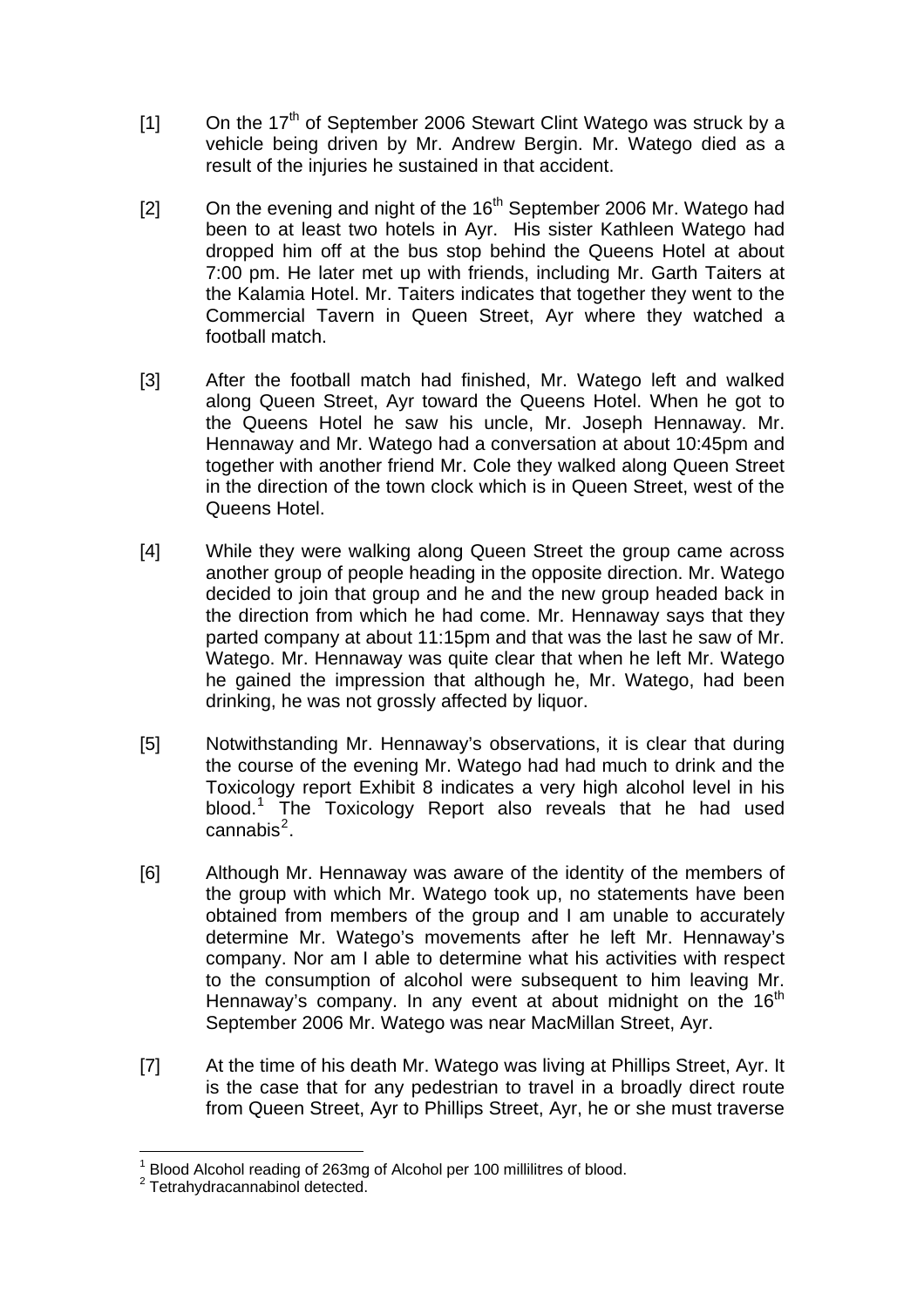MacMillan Street, Ayr. That being said, and accepting that Mr. Watego was in Queen Street, Ayr during the course of the evening and night of the  $16<sup>th</sup>$  September 2006, it is a logical conclusion that if Mr. Watego decided to walk home to Phillips Street from the town centre, that is to say Queen Street – he would need to cross Macmillan Street at some stage.

- [8] At about Midnight on the 16<sup>th</sup> September 2006 Mr. Andrew Bergin was driving his motor vehicle, a green Holden Commodore registration number ARB-86, in a North-easterly direction along MacMillan Street, Ayr. MacMillan Street runs approximately in a North-East to South-West direction. It terminates at the North East end at Chippendale Street, Ayr. Mr. Bergin was travelling from Home Hill to Ross Street, in Ayr and was heading towards Chippendale Street at the time of the incident.
- [9] Near the intersection of McMillan Street and Spiller Street, the vehicle Mr. Bergin was driving collided with Mr. Watego. As a result of that collision Mr. Watego sustained fatal injuries.
- [10] The fatality was investigated by Senior Constable Greg Langford of the Home Hill police. Senior Constable Langford has prepared two reports for the Coroner as well as a number of statements with respect to the matter. Senior Constable Langford comes to the conclusion*[3](#page-2-0)* :
	- *(3) (a) It is the opinion that the deceased in this incident was lying on the road surface prior to this incident* 
		- *(b) It is my opinion that the deceased was lying parallel to the broken centre line of the road prior to the incident*
		- *(c) It is my opinion that alcohol and or drugs consumed by the deceased prior to this incident contributed to the deceased behaviour resulting in this incident*
		- *(d) It is my opinion that the deceased's clothing and lack of lighting at the incident scene contributed to the incident*
		- *(e) It is my opinion that speed was not a contributing factor in this incident*
		- *(f) That alcohol was not consumed by the driver of Unit 2 in this incident*
		- *(g) There were no witnesses to this occurrence of this incident(sic).*
- [11] Although it is true that Mr. Watego was wearing dark clothing and the street lighting at the intersection was poor and Mr. Watego had a high concentration of alcohol in his blood and had consumed cannabis it seems to me the conclusions in the report lack some balance inasmuch that notwithstanding the issues raised above, the effect of the darkness of the night, the intersection and Mr. Watego's clothing would be compensated in large part by a vehicle's headlights.

<span id="page-2-0"></span> $\frac{3}{10}$  Report dated 5<sup>th</sup> March 2007 – pages 4 and 5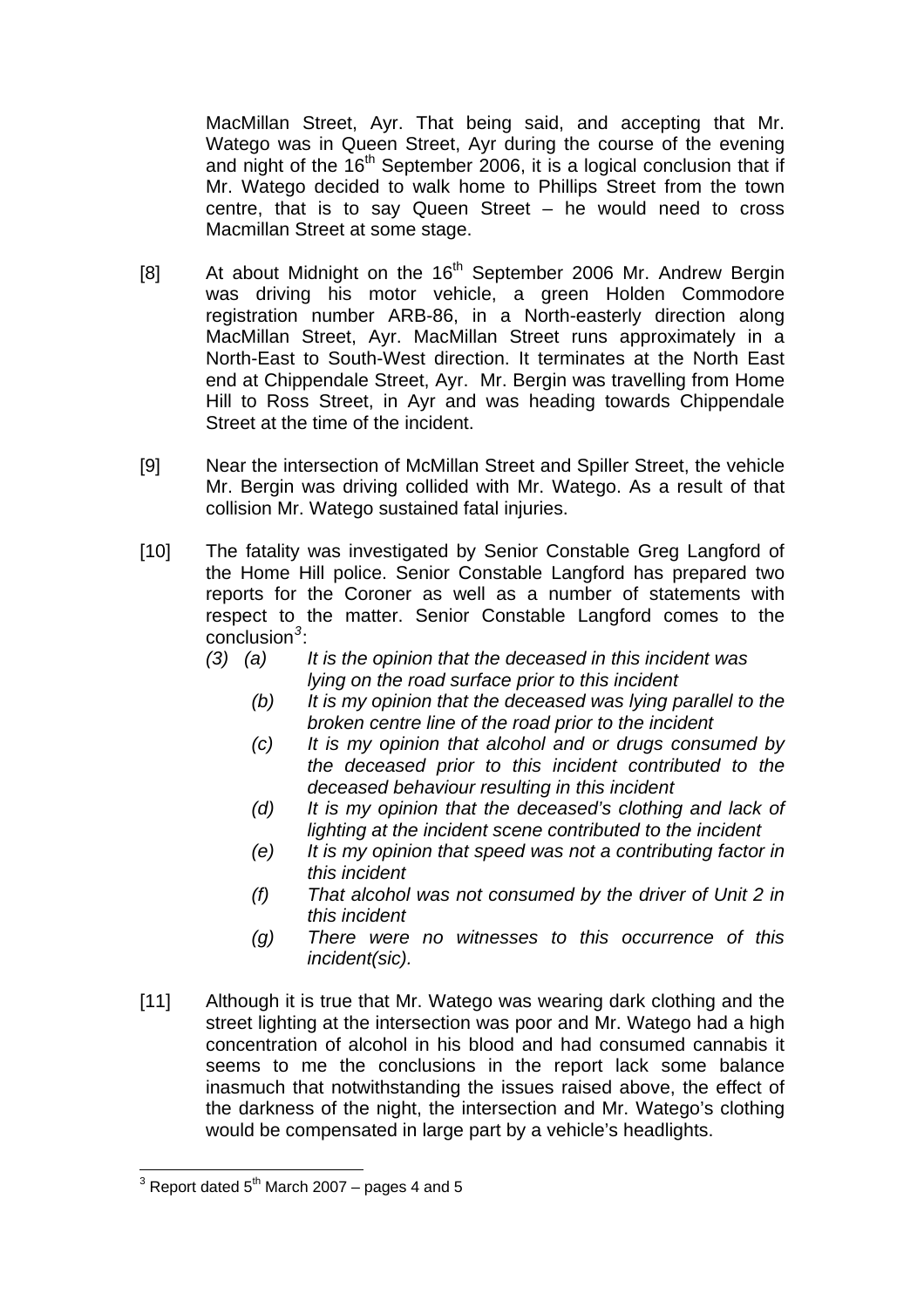- [12] Mr. Bergin participated in an Electronic Interview recorded by Senior Constable Langford and Sergeant Greenhough of the Home Hill police on the  $18<sup>th</sup>$  September 2006. During the course of the interview Mr. Bergin indicated that he was travelling at about 50 kilometres per hour and that he had his headlights on low beam. Mr. Bergin says that he saw a pedestrian either walking or running and before he could take any evasive action he collided with the pedestrian<sup>[4](#page-3-0)</sup>. It is clear that the pedestrian he saw was Mr. Watego.
- [13] In his evidence at the Inquest on the  $7<sup>th</sup>$  July 2010 Mr. Bergin sought to distance himself from the version given in the Interview. He says that he sensed a movement, that it may have been a shadow that he saw or the movement of a tree. He did not repeat the version from the Interview and resiled from the proposition that he saw the pedestrian walking onto the road.
- [14] Professor Williams gave evidence and his opinion was that the injuries that caused Mr. Watego's death were most likely caused by Mr. Watego's head being run over by the tyres of a car. He forms that view on the basis that had he been struck when he was upright or even partially upright, he would expect to see some significant injuries to the legs or torso. In this case he there were no such injuries.
- [15] Professor Williams also holds the view that the force to Mr. Watego's head was applied traversely, that is to say from one side of the head toward the other side of the head which would indicate that Mr. Watego was lying perpendicular to the direction of travel of the car.
- [16] Senior Constable Langford came to a similar conclusion. He says he formed the view that he was lying down when struck based on the lack of lower limb or abdominal injuries and the fact that there was no damage to the vehicle. If Mr. Watego had been upright or even partially upright Senior Constable Langford said he would expect to see some damage to the vehicle as a result of the impact.
- [17] Evidence was taken today from Ms. Sarah Capuano and Mrs. Kerry Capuano as to their recollections of the night of the  $16<sup>th</sup>$  September 2006 and the morning of the  $17<sup>th</sup>$  September 2006. Both witnesses gave evidence of hearing a vehicle travelling at speed along MacMillan Street heading in the direction of Chippendale Street. Both give evidence of hearing a loud thump which they both assumed to be the vehicle striking a stray dog or other animal. Both Mrs. And Ms. Capuano went outside to see what, if anything, had been struck but could see nothing. Mrs. Capuano confirmed that she had looked in the area that was later the scene of activity involving emergency vehicles and she did not see anything of interest.

<span id="page-3-0"></span> $\overline{a}$ <sup>4</sup> Page 2 of Transcript of Record of Interview, 2 references; Page 3 of Transcript; Page 4 of Transcript; Page 5 of Transcript; Page 10 of Transcript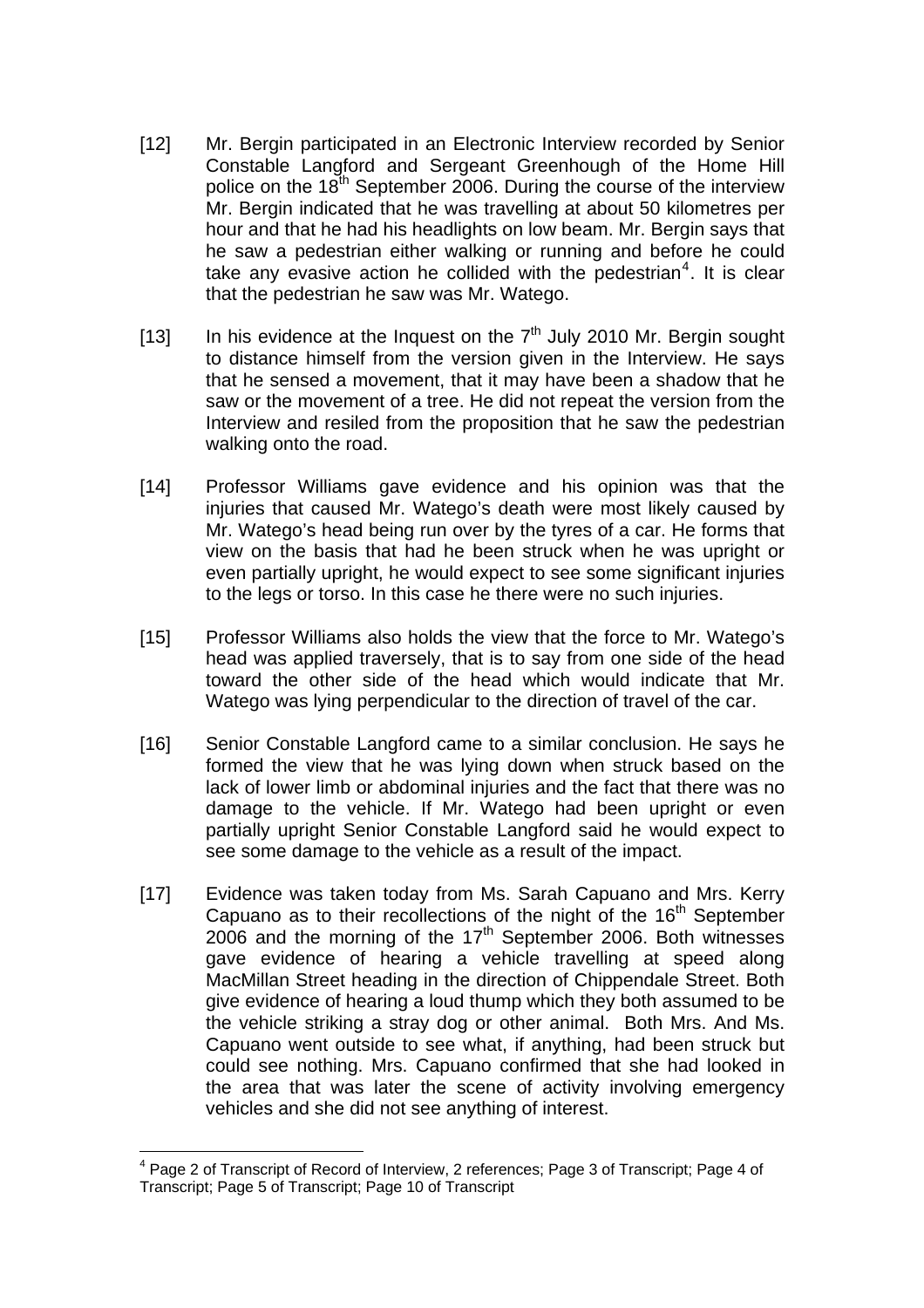- [18] Both Mrs. Capuano and Ms. Capuano give evidence that after hearing the thump, the vehicle they had heard continued along MacMillan Street towards Chippendale Street. The evidence of Mr. Bergin is that he stopped his vehicle as soon as he became aware that he had struck Mr. Watego, that he performed a U turn, checked on the condition of Mr. Watego and then drove along MacMillan Street towards Edward Street, that is to say in the opposite direction to which Mrs. And Ms. Capuano say the vehicle they heard travelled.
- [19] There is nothing about the nature of his evidence that would lead me to conclude that Mr. Bergin did anything other than stop immediately, perform a U turn as he said he did.
- [20] There is nothing in the evidence from Professor Williams or Senior Constable Langford which would suggest that Mr. Watego was struck by any vehicle other than the vehicle being driven by Mr. Bergin.
- [21] The vehicle that Mrs. And Ms. Capuano heard and observed was not the vehicle driven by Mr. Bergin nor did it have any involvement in the death of Mr. Watego
- [22] I am persuaded by the opinions of Professor Williams and Senior Constable Langford to come to the same conclusion, that is to say that at the time he received his fatal injuries, Mr. Watego was lying on the road in the path of travel of Mr. Bergin's vehicle.
- [23] Having come to the conclusion that at the time he was struck by the vehicle driven by Mr. Bergin, Mr. Watego was lying on the ground, I think it would be helpful for the family to seek to determine how long he was lying on the ground prior to being struck.
- [24] It is clear that Mr. Watego was significantly affected by alcohol this effect was exacerbated by the use by Mr. Watego of cannabis. Professor Williams indicated that the combination of the alcohol and cannabis would have an adverse effect on Mr. Watego's stability.
- [25] It seems clear enough that Mr. Watego was walking home from somewhere in Queen Street, Ayr. I am unable to determine on the evidence what Mr. Watego's route was. It would seem to me that he was either walking along Spiller Street and encroached onto the paved carriageway of MacMillan Street or he was walking along MacMillan Street either on the carriageway or on the footpath adjacent to the carriageway. There is nothing in the evidence that would encourage me to prefer one route over the other two.
- [26] Mr. Bergin's recollection during the recorded Interview indicates that he saw Mr. Watego on his front left at a distance of somewhere more than 20 feet. That distance was then confirmed or adjusted to about 9 metres during his evidence at the inquest.